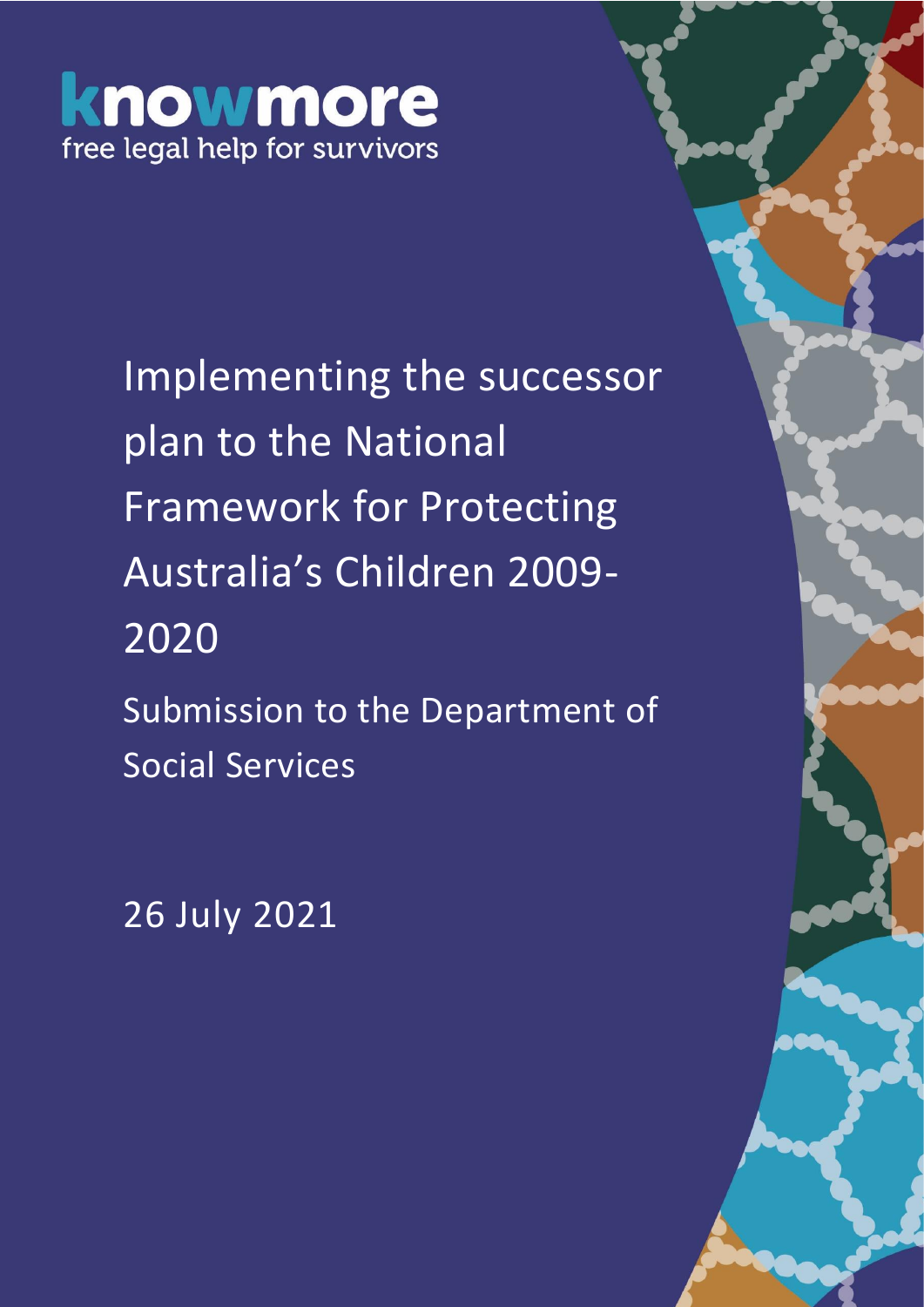# **Table of Contents**

| About knowmore New York Changes and About Knowmore                                       |                |
|------------------------------------------------------------------------------------------|----------------|
|                                                                                          |                |
|                                                                                          | $\overline{3}$ |
| knowmore's submission                                                                    |                |
|                                                                                          |                |
| Reducing the over-representation of Aboriginal and/or Torres Strait Islander children in |                |
|                                                                                          |                |
|                                                                                          | 8              |
| The intersection between out of home care, youth detention, and child sexual abuse 9     |                |
|                                                                                          | 13             |
| <b>Conclusion</b>                                                                        |                |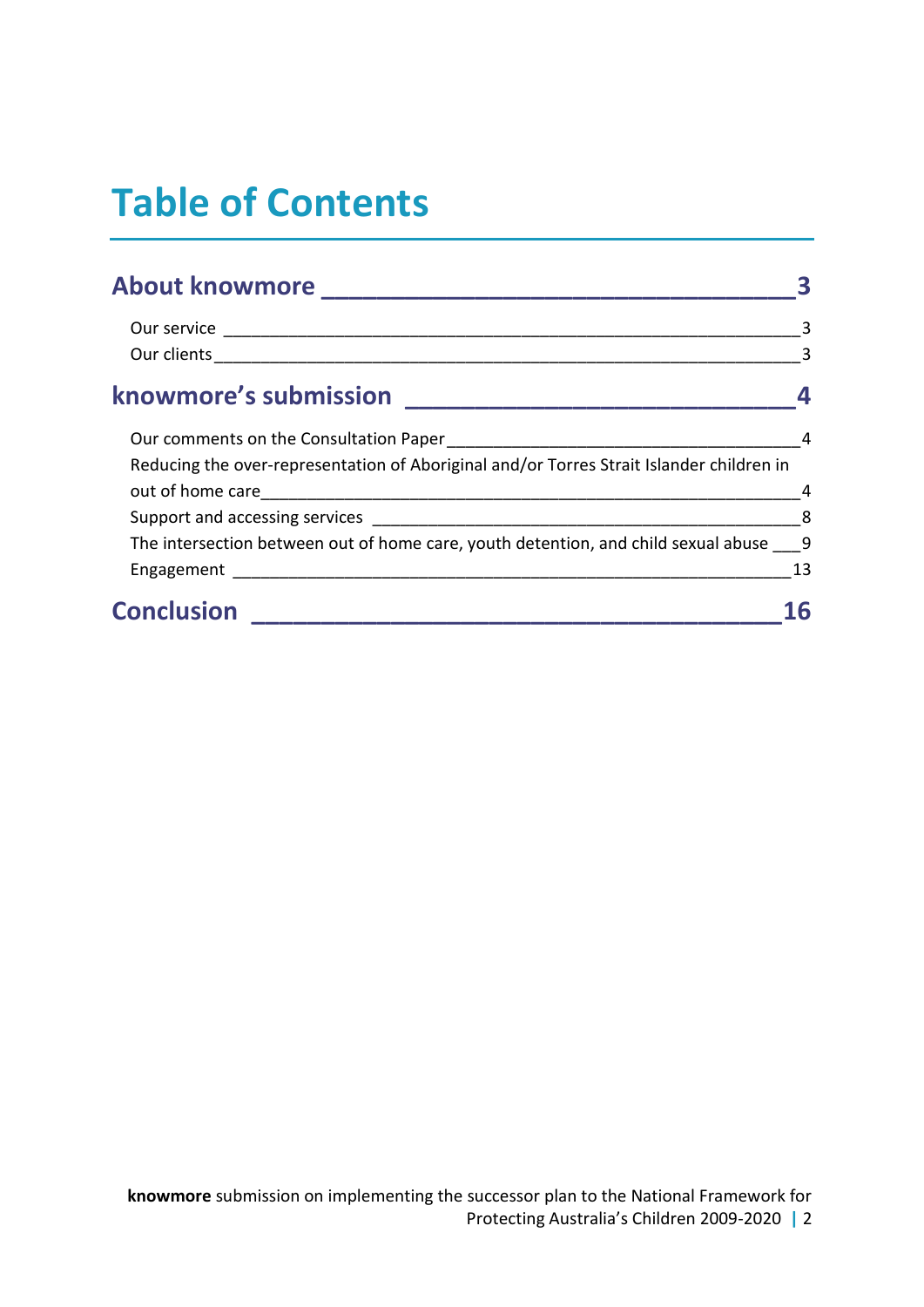## <span id="page-2-0"></span>**About knowmore**

## <span id="page-2-1"></span>**Our service**

knowmore legal service (knowmore) is a nation-wide, free and independent community legal centre providing legal information, advice, representation and referrals, education and systemic advocacy for victims and survivors of child abuse. Our vision is a community that is accountable to survivors and free of child abuse. Our mission is to facilitate access to justice for victims and survivors of child abuse and to work with survivors and their supporters to stop child abuse.

Our service was established in 2013 to assist people who were engaging with or considering engaging with the Royal Commission into Institutional Responses to Child Sexual Abuse (the Royal Commission). From 1 July 2018, knowmore has been funded to deliver legal support services to assist survivors of institutional child sexual abuse to access their redress options, including under the National Redress Scheme.

knowmore is funded by the Commonwealth Government, represented by the Attorney-General's Department and the Department of Social Services.

knowmore uses a multidisciplinary model to provide trauma-informed, client-centred and culturally safe legal assistance to clients. knowmore has offices in Sydney, Melbourne, Brisbane and Perth and will be establishing another office in Adelaide later this year. Our service model brings together lawyers, social workers and counsellors, Aboriginal and Torres Strait Islander engagement advisors and financial counsellors to provide coordinated support to clients.

## <span id="page-2-2"></span>**Our clients**

In our Royal Commission-related work, from July 2013 to the end of March 2018, knowmore assisted 8,954 individual clients. The majority of those clients were survivors of institutional child sexual abuse. Almost a quarter (24%) of the clients assisted during our Royal Commission work identified as Aboriginal and/or Torres Strait Islander peoples.

Since the commencement of the National Redress Scheme for survivors of institutional child sexual abuse on 1 July 2018, to 30 June 2021 knowmore has received 48,936 calls to its 1800 telephone line and has completed intake processes for, and has assisted or is currently assisting, 9,261 clients. Of knowmore's clients, 31% identify as Aboriginal and/or Torres Strait Islander peoples. Just over a fifth (21%) of clients are classified as priority clients due to advanced age and/or immediate and serious health concerns including terminal cancer or other life-limiting illness.

A significant number of knowmore's clients are survivors who were sexually abused as children living in out-of-home care. Our client group and our service have a strong interest in child protection, child safety and child wellbeing.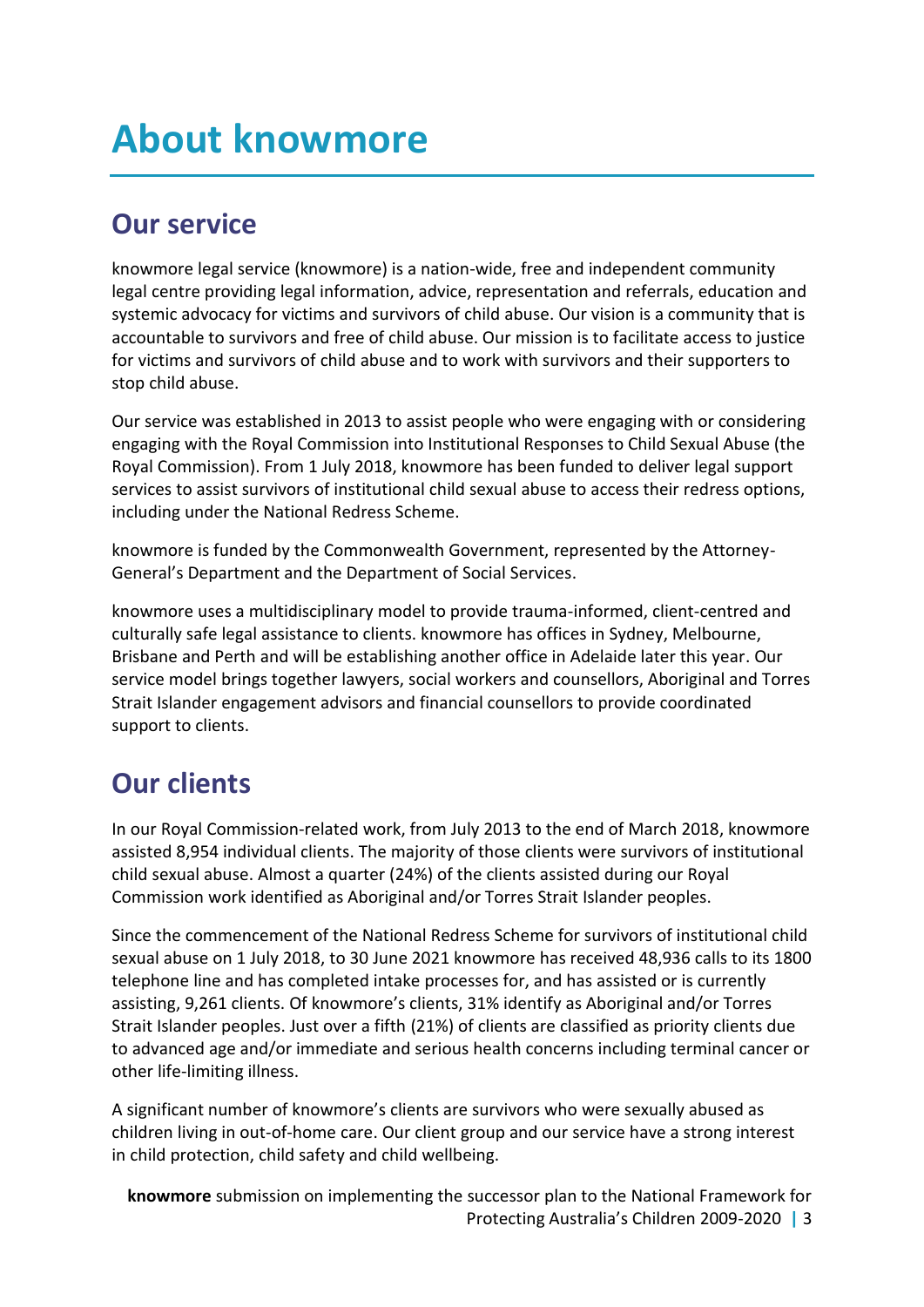# <span id="page-3-0"></span>**knowmore's submission**

knowmore legal service commends the Australian Government's commitment to develop and implement the successor plan to the National Framework for Protecting Australia's Children, and the focus on improving outcomes for the priority groups under the target cohort.

### <span id="page-3-1"></span>**Our comments on the Consultation Paper**

We are pleased to see that the successor plan will work alongside the National Strategy to Prevent Child Sexual Abuse. knowmore made a submission regarding the Strategy in April 2021.

knowmore broadly supports the proposed vision, goal, target cohort and priority groups outlined in the Consultation Paper. We are particularly pleased to see that children and young people experiencing or who have experienced abuse or neglect are a priority group.

What changes or supports are needed to help children access therapeutic services to recover from experiences of domestic violence, abuse or neglect?

We recommend the following:

- Responsive, culturally safe, and trauma-informed service systems exist to provide safe opportunities for victims and survivors to disclose child abuse.
- The response of services and justice systems when abuse occurs improves and prioritises the needs of the child.
- Children who are survivors and victims of abuse are supported to cope with the impacts of the abuse, including by providing ongoing psychological support to assist their recovery from trauma.

We have highlighted additional considerations specific to the questions posed in the Consultation Paper in the sections below.

## <span id="page-3-2"></span>**Reducing the over-representation of Aboriginal and/or Torres Strait Islander children in out of home care**

Beyond delivering on the existing commitments in the National Agreement on Closing the Gap, what is the most important thing we can implement under the successor plan to reduce over-representation of Aboriginal and Torres Strait Islander children in outof-home care by 45%?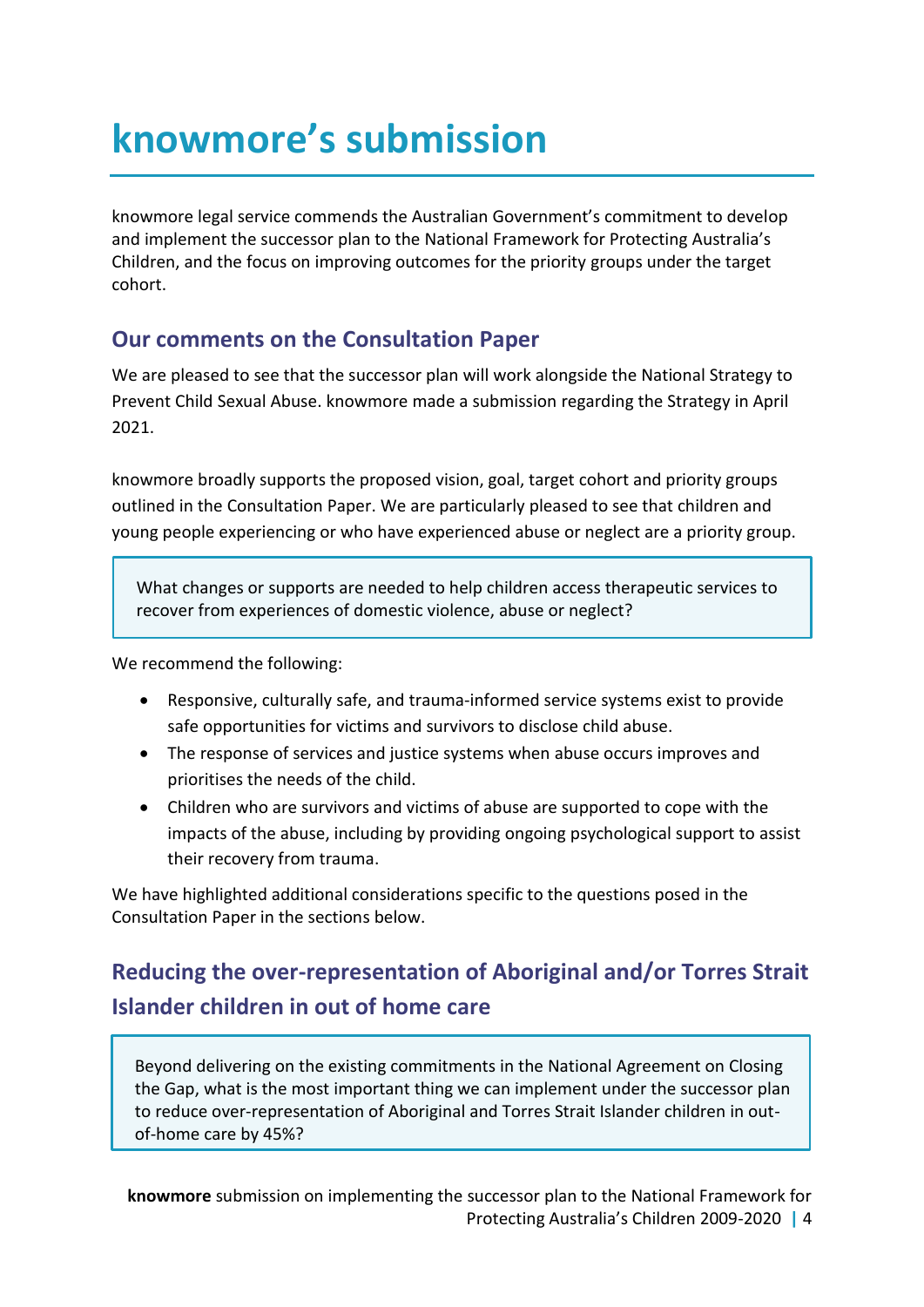There is no singular 'important thing' that can alone reduce the representation of Aboriginal and/or Torres Strait Islander children in out of home care.

The 2019 independent review of Aboriginal Children and young people in out of home-care in NSW, the *Family is Culture* report, found that:

*There are three primary levers to reduce the number of Aboriginal children in the outof-home care (OOHC) system. The first is to guard against Aboriginal children entering the system in the first instance. The second lever is to enhance compliance with the Aboriginal Child Placement Principle (ACPP), and the third is to increase the number of exits from the system.*<sup>1</sup>

We have elaborated on these levers below.

#### **Early Intervention**

The Consultation Paper provides that a "greater emphasis should be placed on intensive family support and the needs of the whole family and their unique circumstances". The Consultation Paper then adds that "this includes improving multi-disciplinary specialist responses within child protection systems, as well as improved referral pathways, in recognition of the various professional specialities needed to address multiple issues experienced by families".

knowmore is of the view that a multidisciplinary approach is essential in implementing successful early intervention measures and subsequently reducing the over-representation of Aboriginal and/or Torres Strait Islander children in out of home care.

The *Family is Culture* Report identified that:

*Investing resources earlier in the system is the key to diverting children away from care and ensuring better outcomes for children and families. The best way to prevent Aboriginal children entering the OOHC system is through providing appropriate support to Aboriginal families prior to children entering care, particularly when children first come into contact with the child protection system. Increasing early intervention and secondary prevention support for vulnerable families is a way to change the system focus from reactive to proactive support, which is needed to move beyond the current crisis-driven, tertiary intervention focused approach.<sup>2</sup>*

Multidisciplinary early intervention includes economic support, parent education, social support, cultural support, housing support, legal assistance, and health and developmental support services for both children and families.

knowmore uses a multidisciplinary model to provide trauma-informed, client-centred and culturally safe legal assistance to adult clients. Our service model brings together lawyers,

-1 Independent review of Aboriginal children and young people in OOHC, *Family is Culture* (2019), 144.  $<sup>2</sup>$  Ibid, at page 145.</sup>

**knowmore** submission on implementing the successor plan to the National Framework for Protecting Australia's Children 2009-2020 **|** 5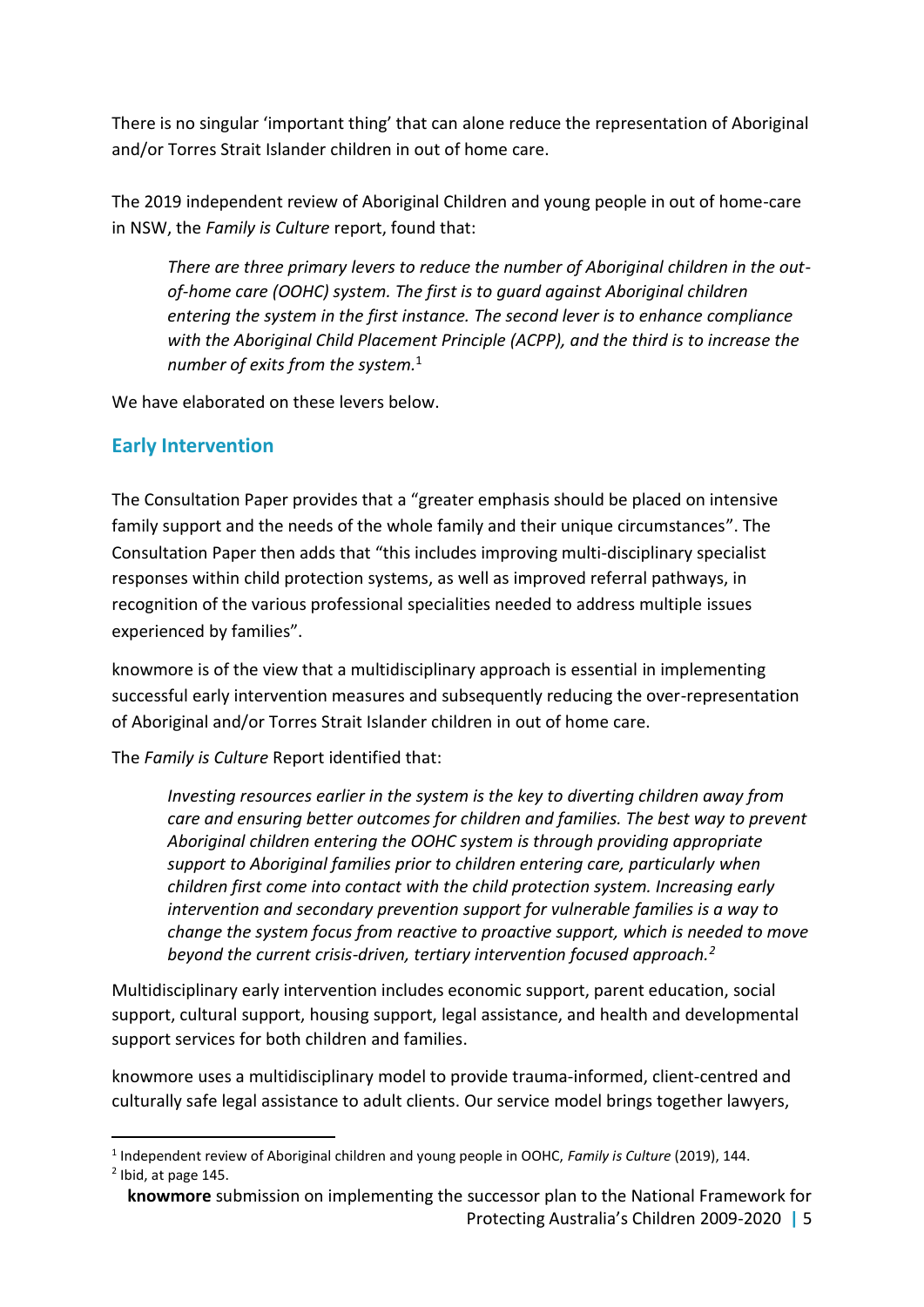social workers and counsellors, Aboriginal and Torres Strait Islander engagement advisors and financial counsellors to provide coordinated support to clients. Our services ensure that Aboriginal and Torres Strait Islander engagement advisors are available to all survivors who would like their assistance. Aboriginal and Torres Strait Islander engagement advisors are able to provide cultural safety and support in a manner that is often quite distinct from formal legal processes.

A holistic suite of services that provides trauma-informed, client-centred, and culturally safe care needs to be readily available for children and families who are engaged with the child protection and out of home care systems. This form of early intervention can help reduce the over-representation of Aboriginal and/or Torres Strait Islander children in out of home care.

We further discuss the importance of cultural safety; services having Aboriginal and/or Torres Strait Islander staff; and the essential roles of Aboriginal Community Controlled Organisations (ACCOs) later in this submission.

### **Compliance with the Aboriginal and Torres Strait Islander Child Placement Principle**

The 2019-2020 national consultations by Families Australia,<sup>3</sup> in partnership with the Australian Government, to inform the development of the successor plan, identified that the successor plan should:

*strengthen efforts to address the over-representation of Aboriginal and Torres Strait Islander children, young people, families and communities in child protection systems by implementing all five elements of the Aboriginal Child Placement Principle in all jurisdictions, building the capacity of Aboriginal Community Controlled Organisations (ACCO) and actively engaging Aboriginal and Torres Strait Islander children, young people, families and communities by implementing Aboriginal-led solutions, and ensuring strong Aboriginal and Torres Strait Islander representation in all governance mechanisms.*

We welcome strengthening efforts to achieve the above. However, we suggest that in order to achieve meaningful change, a mechanism to monitor and evaluate the extent to which full implementation of, and compliance with, the Aboriginal and Torres Strait Islander Child Placement Principle is achieved in practice is essential. This is particularly so in light of previous findings of significant non-compliance with the Child Placement Principle.<sup>4</sup>

<sup>3</sup> Families Australia, *Beyond 2020: Towards a Successor Plan For The National Framework For Protecting Australia's Children 2009-2020: Final Report On National Consultations* (May 2020), 8.

**knowmore** submission on implementing the successor plan to the National Framework for Protecting Australia's Children 2009-2020 **|** 6 <sup>4</sup> Royal Commission into Institutional Responses to Child Sexual Abuse, *Final Report Volume 12*, pp. 330–332.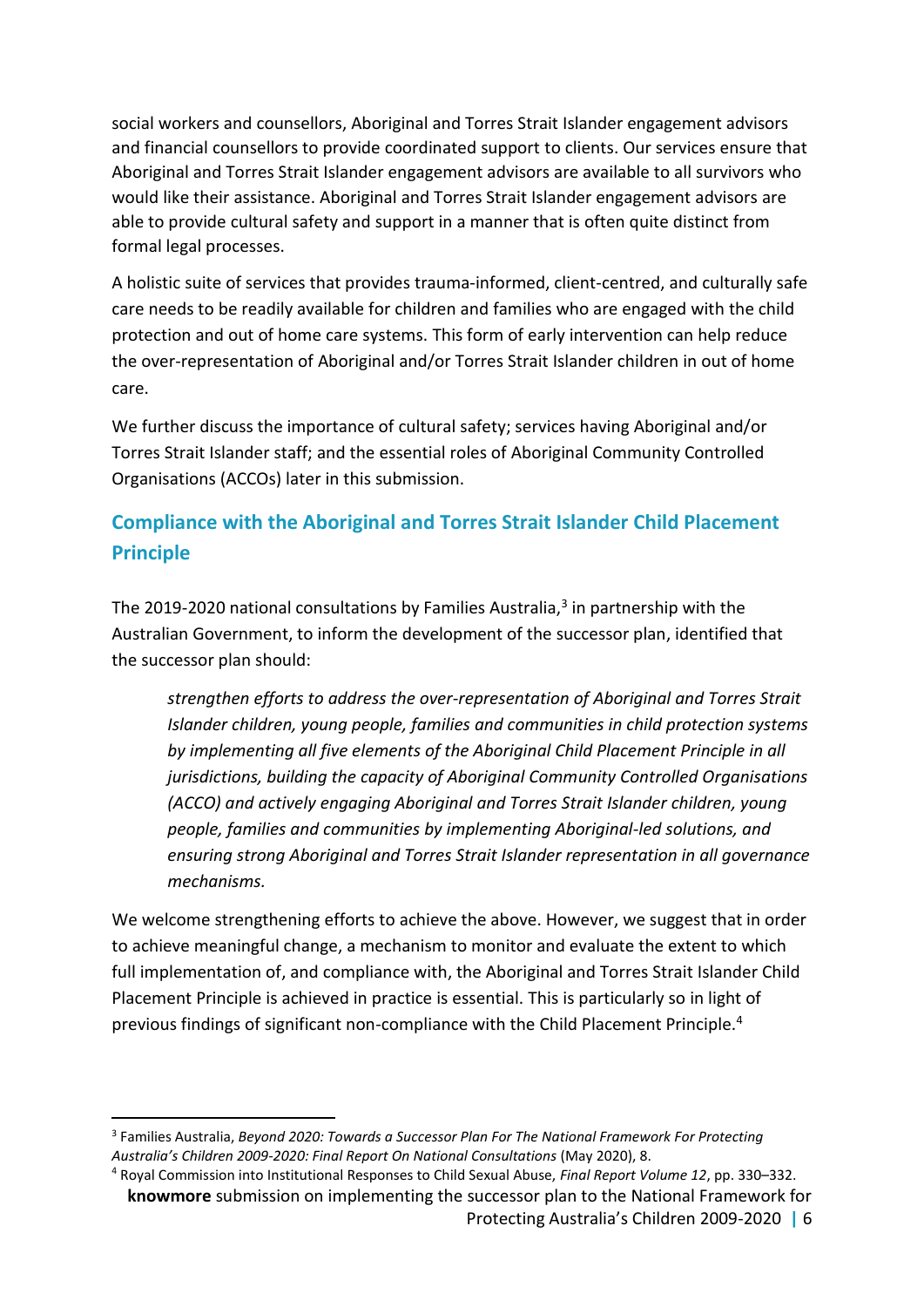A monitoring mechanism would increase the likelihood of the successor plan effecting positive change in the identified priority areas. The results should be regularly reviewed and audited in order to promote full compliance with the Aboriginal and Torres Strait Islander Child Placement Principle across all Australian jurisdictions, and to identify and address specific shortcomings.

#### **Length of time in care and increasing the number of exits**

The over-representation of Aboriginal and/or Torres Strait Islander children in care is not just an issue of scale, but also an issue of duration. Focus should not just be on reducing the over-representation of Aboriginal and/or Torres Strait Islander children in care, but also the length of time spent in care.

The *Family is Culture* report explains that placing children in out of home care should generally be a temporary measure while parents are supported to make changes that will enable them to safely care for children at home.<sup>5</sup> The review examined the case files of all Aboriginal and Torres Strait Islander children and young people placed in out of home care in NSW between 1 July 2015 and 31 June 2016. The review found that placing children in out of home care was rarely used for the purpose of supporting and working with parents, and only a small percentage of children in the cohort were ultimately restored.<sup>6</sup>

A significant amount of knowmore's clients are survivors who were sexually abused as children while in state care, or living in out-of-home care. Many clients have described their experience in out of home care as 'getting lost in the system', and only being released from this kind of care at the age of 18. The longer children are in out of home care, the more they lose connection with family, Country, and Culture, compounding the ongoing cycle of intergenerational trauma.

The Australian Institute of Health and Welfare 2021 identified that in 2018-19, based on data from six states and territories, of the 820 Aboriginal and Torres Strait Islander children aged 0–16 who were reunified with family during 2017–18, 82% did not return to out-ofhome care in the following 12 months.<sup>7</sup>

The Consultation Paper provides:

<sup>5</sup> Independent review of Aboriginal children and young people in OOHC, *Family is Culture* (2019), 349.  $6$  Ibid.

 $7$  Australian Institute of Health and Welfare 2021, The Aboriginal and Torres Strait Islander Child Placement Principle Indicators 2018–19 Measuring progress.

**knowmore** submission on implementing the successor plan to the National Framework for Protecting Australia's Children 2009-2020 **|** 7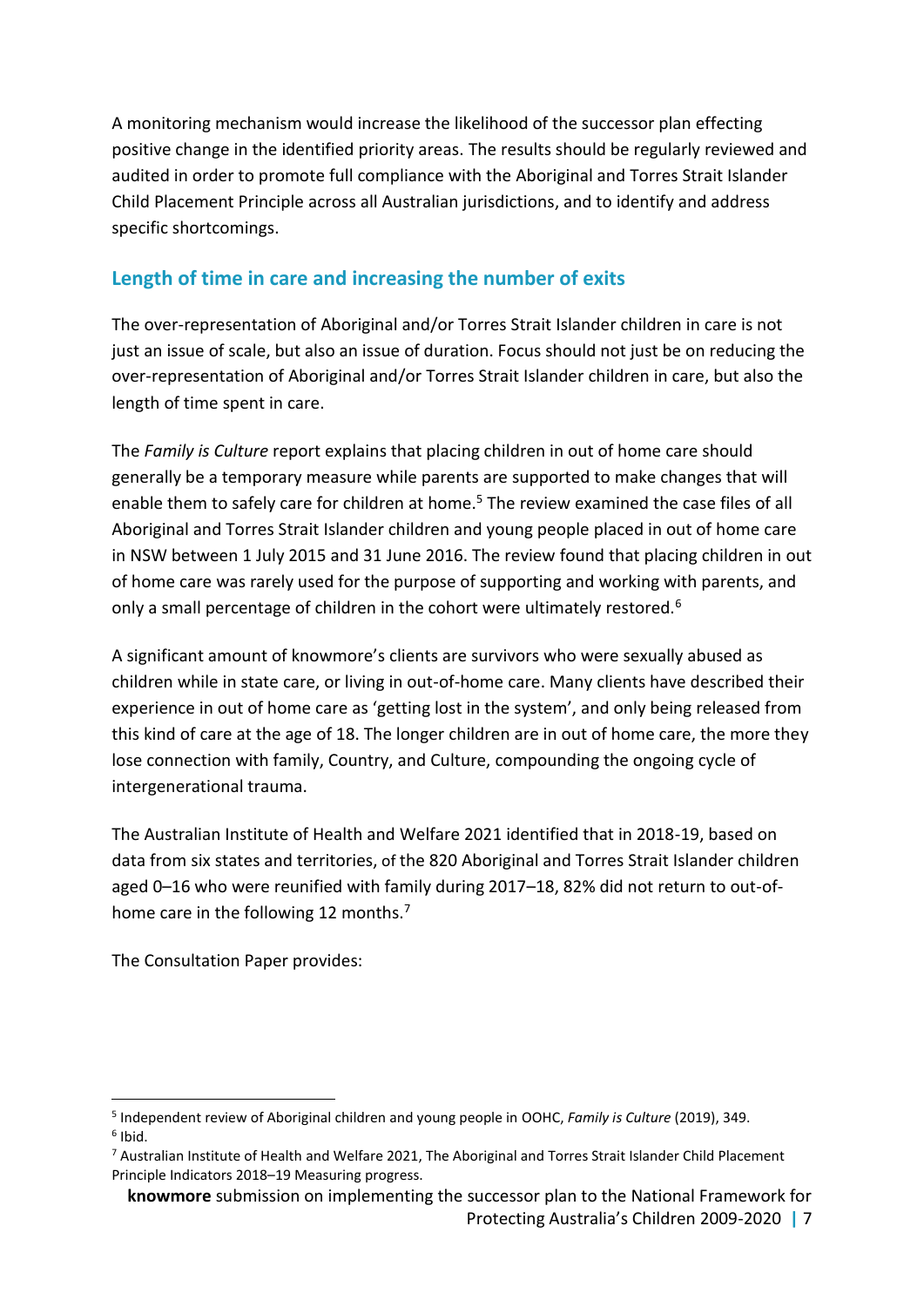*It is well known that Aboriginal and Torres Strait Islander children will thrive in environments where there is a strong connection to culture and community, and families are enabled to provide safe and nurturing home environments.*

We believe that it is important to not just recognise the importance of reunification and family for Aboriginal and/or Torres Strait Islander children, but to act in line with this understanding. To assist with this, factors that extend the length of time of children in care should be assessed. This research should be undertaken as a matter of priority. This research would also address broader questions including what is the most effective pathways for families to transition to reunification to allow them to leave care sooner.

### <span id="page-7-0"></span>**Support and accessing services**

What skills, competencies, and/or practices does the workforce need to provide the most effective support for children and families in the priority groups?

This includes strengthening the interface between services across jurisdictions including disability, early childhood education and care, health and mental health, drug and alcohol, domestic violence, justice, housing, and employment service systems

Tell us about the additional barriers to accessing services faced by:

- Aboriginal and Torres Strait Islander children and families,
- children with disability and/or parents and carers with disability,
- children and families with multiple and complex needs
- children and young people experiencing or who have experienced abuse and/or neglect, including children in out-of-home care, and young people leaving outof home care and transitioning to adulthood

How do you think we could facilitate greater access to and navigation through public supports such as disability, early childhood education and care, health and mental health, drug and alcohol, domestic violence, justice, housing, and employment service systems?

What action can governments take to support collaboration between services to offer wrap around supports to vulnerable children and families?

knowmore supports formally building the Aboriginal and/or Torres Strait Islander community-controlled sectors to deliver services to support Closing the Gap initiatives.

The Consultation Paper provides that various authors have identified that the reasons for the over-representation of Aboriginal and/or Torres Strait Islander children in child protection systems include "intergenerational trauma from previous separation from family and culture, discrimination, a lack of understanding of cultural differences in child-rearing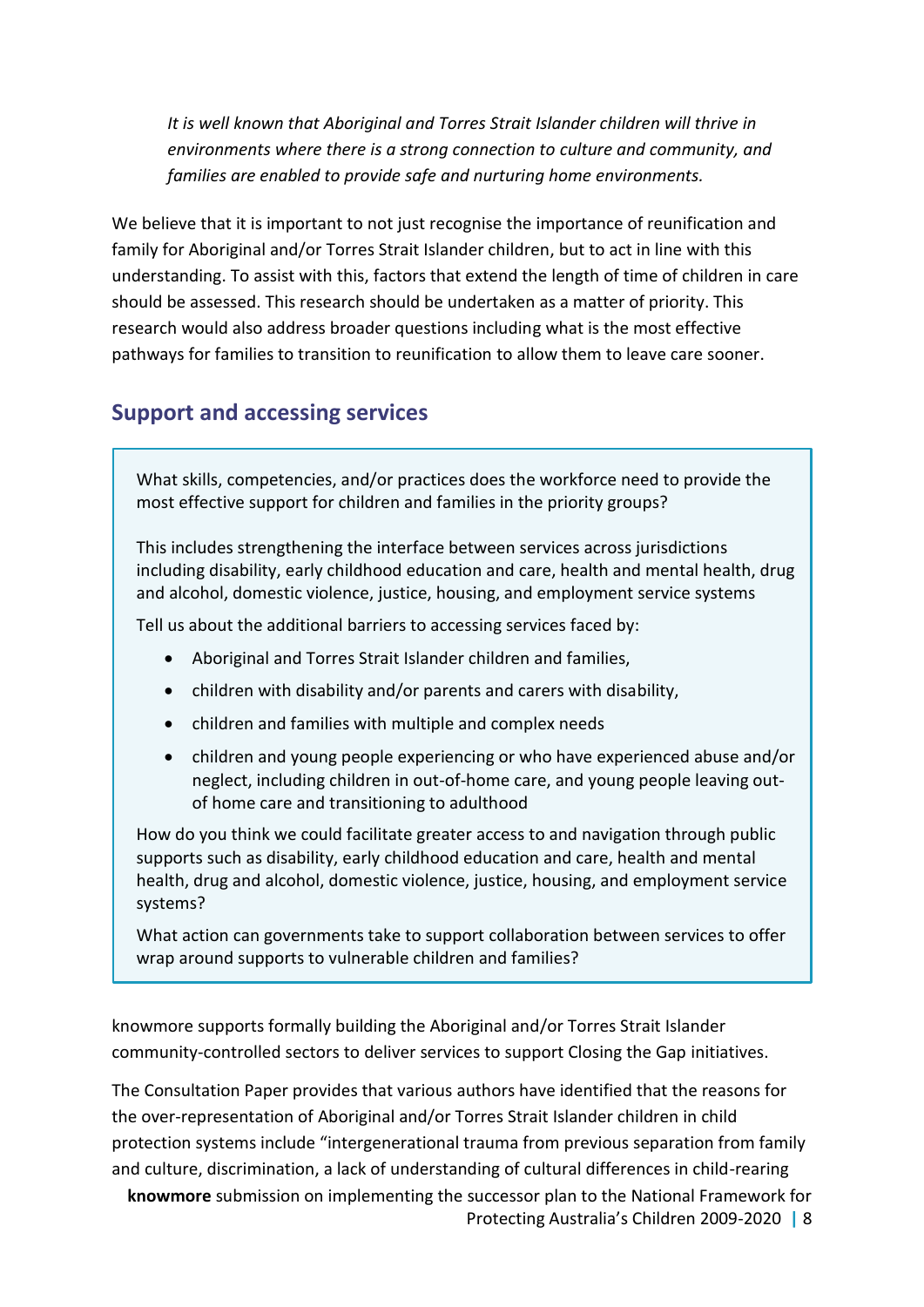practices and family structure, and inadequate culturally safe and responsive universal and early intervention services".

An increase in Aboriginal and/or Torres Strait Islander staff is crucial in ensuring improvements to a child protection system in which Aboriginal and Torres Strait Islander children are over-represented. While regular cultural awareness and safety training is imperative in ensuring that staff are conducting their roles effectively, it is not a substitute for having Aboriginal and/or Torres Strait Islander staff and ACCOs having integral roles in the system.

Cultural awareness reduces unconscious bias present in assessment processes by people working in child protection. Unconscious bias can lead to cultural deficit tendencies, in which "*social workers interpret the difficulties facing a child as manifestations of a minority culture that is problematic in and of itself. The solution involves either "correcting" the culture in some manner or even "rescuing" the child from the culture via a caretaking process".* <sup>8</sup> This bias, though unconscious, can influence every part of the child protection process. It is therefore essential for individuals working in this space to be aware of how ethnic biases can affect their professional assessments and decisions, and to then reflect and reduce their biases.

Any individual or family support available across the service system needs to be culturally safe. An increase in Aboriginal and Torres Strait Islander staff would help achieve this. Experiences or perceptions that services are not culturally safe will operate as a barrier to access from the outset. Where individuals and families feel they cannot safely access or a trust a service, they will be less likely to seek assistance when needed. It in this context that the mistrust for the child protection system, government systems generally, and the reluctance to engage with these systems needs to be understood in order to better protect children, reduce the overrepresentation of Aboriginal and/or Torres Strait Islander children in out of home care, and increase reunification rates.

### <span id="page-8-0"></span>**The intersection between out of home care, youth detention, and child sexual abuse**

What data and information is needed to better understand and improve outcomes for vulnerable children and families?

What would success look like?

-

What changes do you expect to see in the short, medium and long term?

<sup>8</sup> Gunilla Egonsdotter, Staffan Bengtsson, Magnus Israelsson & Klas Borell (2020) Child protection and cultural awareness: Simulation-based learning, *Journal of Ethnic & Cultural Diversity in Social Work*, 29:5, 363.

**knowmore** submission on implementing the successor plan to the National Framework for Protecting Australia's Children 2009-2020 **|** 9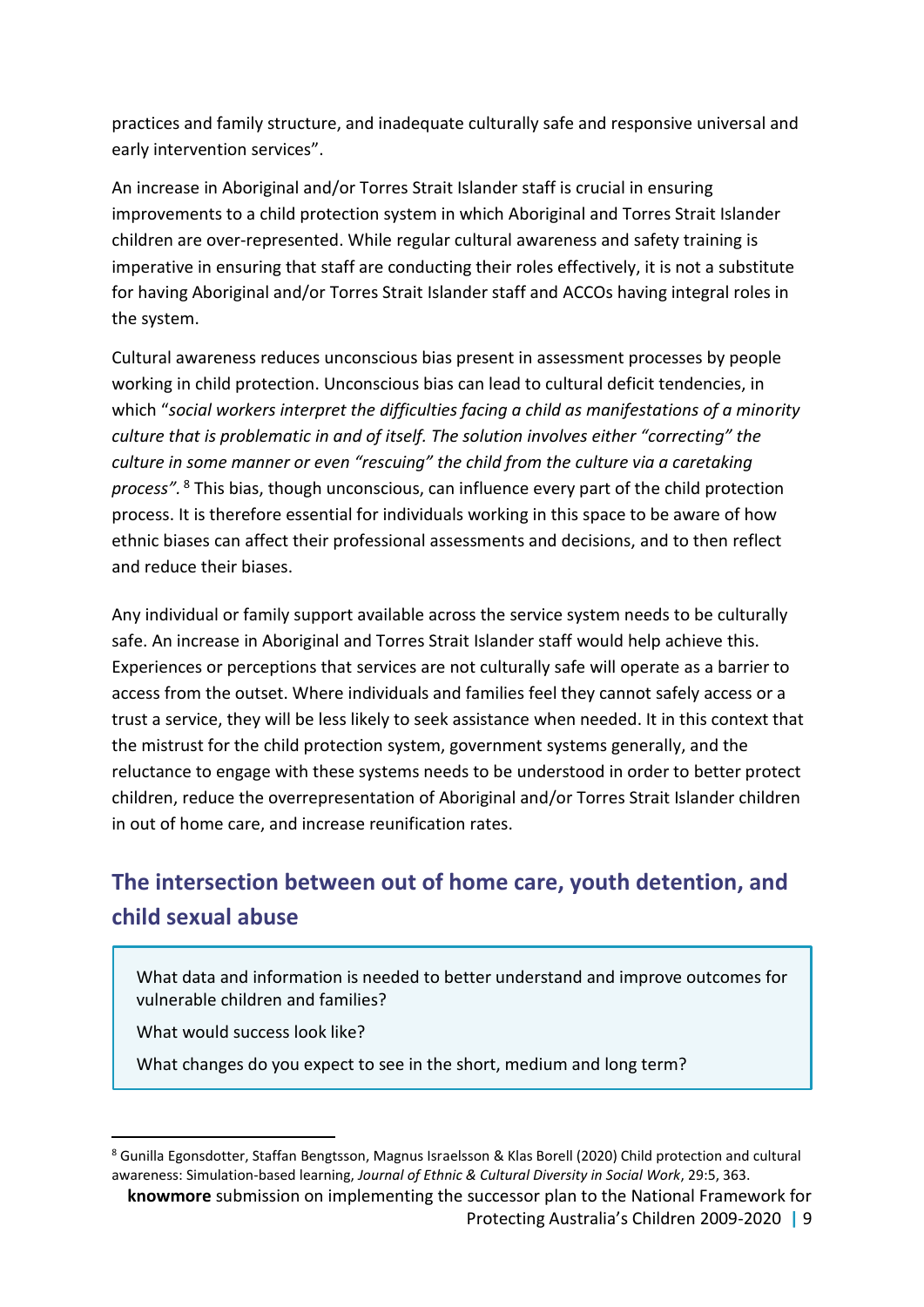knowmore has previously made a submission to the Working Group of the Council of Attorneys-General on the importance of keeping children out of detention, and raising the minimum age of criminal responsibility to 14 years.<sup>9</sup>

We have reproduced this submission below and expended on the relevance of this issue with regard to out of home care.

The link between out of home care, future offending behaviour and subsequent detention has been well established.<sup>10</sup> This link has been continually evidenced in reports establishing that a significant proportion of children in the juvenile justice system grew up in out of home care.<sup>11</sup> The *Family is Culture* report found that "it has now been demonstrated that placement in OOHC exacerbates the existing risk that maltreated children will become involved in criminal offending". 12

Notably, Aboriginal and/or Torres Strait Islander children are over-represented in both the out of home care system *and* the criminal justice and youth detention systems. 13

Youth detention environments are a high-risk setting for child sexual abuse. The Royal Commission identified youth detention as a common setting for institutional child sexual abuse. Of the 6,875 survivors the Royal Commission heard from in private sessions, 551 (8%) had been sexually abused in youth detention.<sup>14</sup> Experiencing child sexual abuse in youth detention was particularly common among Aboriginal and/or Torres Strait Islander survivors (15%), and survivors who were in prison at the time of their private sessions (33%).<sup>15</sup>

Although the Royal Commission heard from relatively fewer survivors who had been abused in contemporary youth detention institutions since 1990 (91 in total),  $^{16}$  it emphasised that youth detention remains a high-risk setting for institutional child sexual abuse. Key reasons for this include that:

<sup>9</sup> knowmore, *Review of the age of criminal responsibility*, submission to the Working Group of the Council of Attorneys-General, 28 February 2020. [<https://knowmore.org.au/wp](https://knowmore.org.au/wp-content/uploads/2020/11/submission-review-of-the-age-of-criminal-responsibility-cth.pdf)[content/uploads/2020/11/submission-review-of-the-age-of-criminal-responsibility-cth.pdf>](https://knowmore.org.au/wp-content/uploads/2020/11/submission-review-of-the-age-of-criminal-responsibility-cth.pdf).

<sup>&</sup>lt;sup>10</sup> Catia G Malvaso, Paul H Delfabbro and Andrew Day, 'Risk factors that influence the maltreatment-offending association: A systematic review of prospective and longitudinal studies' (2016) 31 *Aggression and Violent Behavior* 1, 6; Independent review of Aboriginal children and young people in OOHC, *Family is Culture* (2019), 236.

<sup>11</sup> Independent review of Aboriginal children and young people in OOHC, *Family is Culture* (2019), 40. <sup>12</sup> Ibid 236.

 $13$  Report of the Special Rapporteur on the rights of indigenous peoples on her visit to Australia, 8 August 2017, A/HRC/36/46/Add.2, available at <https://ap.ohchr.org/documents/dpage\_e.aspx?si=A/HRC/36/46/Add.2>, at para 74.

<sup>14</sup> Royal Commission, Final Report: Volume 2, Nature and Cause, 2017, Tables 2.12 and A.7.

<sup>15</sup> Royal Commission, Final Report: Volume 5, Private Sessions, 2017, Tables P.13 and S.14.

<sup>&</sup>lt;sup>16</sup> The Royal Commission stated that this was "unsurprising", given that survivors take 23.9 years on average to disclose childhood sexual abuse (Final Report: Volume 15, Contemporary Detention Environments, 2017, p. 26; see also p. 77).

**knowmore** submission on implementing the successor plan to the National Framework for Protecting Australia's Children 2009-2020 **|** 10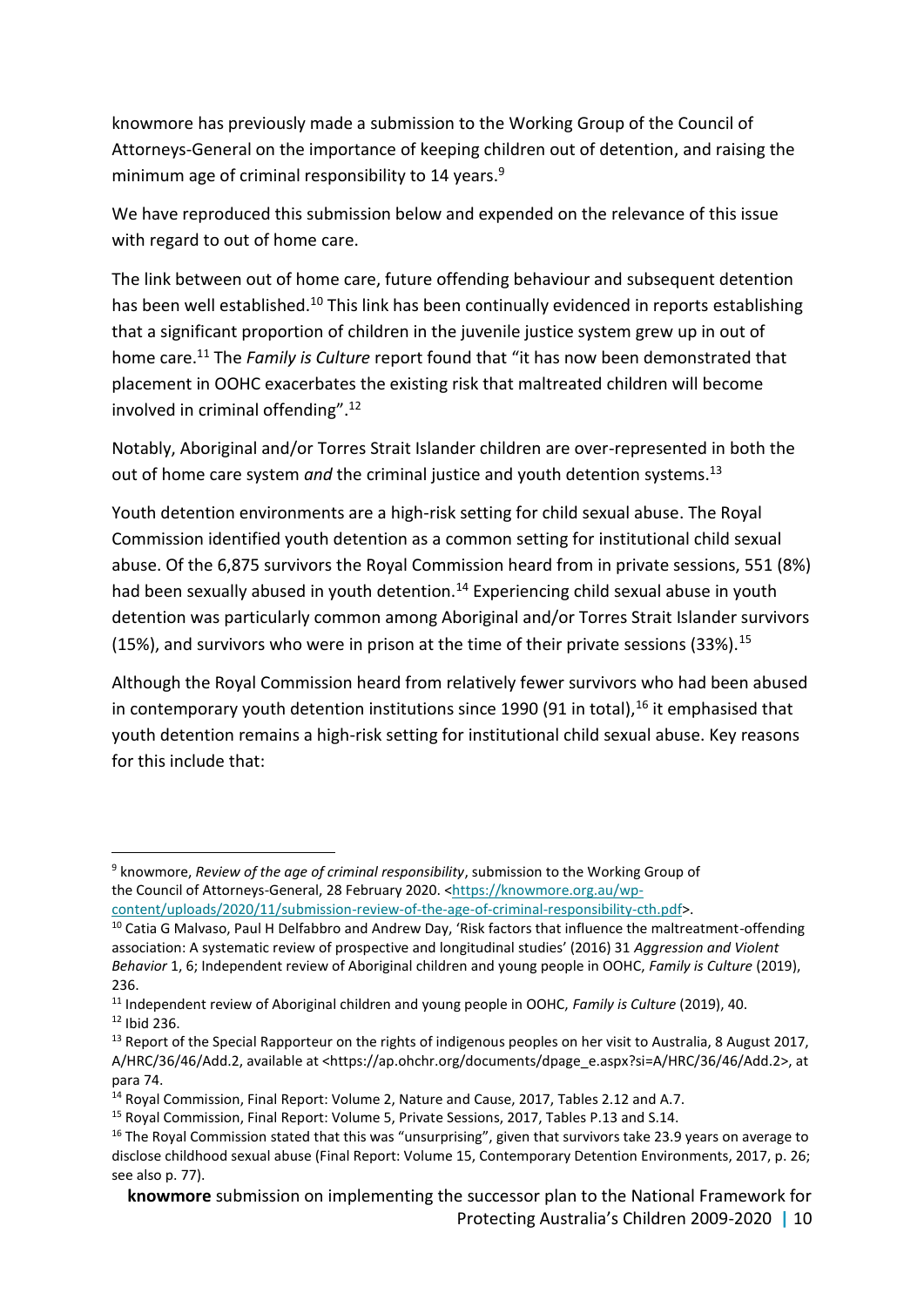- Youth detention institutions are "closed" environments, isolated from society and public scrutiny.
- Key features of youth detention environments including the significant power imbalance between staff and detained young people, the lack of privacy, and the separation of young people from their family, friends and community — tend to increase the risk of child sexual abuse.
- Children in youth detention frequently have complex needs and histories of abuse, neglect and other trauma that increase their vulnerability to sexual and other abuse while in detention. In this regard, the Royal Commission stated "[i]t is often the most vulnerable children who are deprived of their liberty in detention environments, including many children with prior trauma and multiple needs, and some with behaviours that may cause harm to themselves or others".<sup>17</sup>
- Compared to other institutions, there is a heightened risk of young people in youth detention being sexually abused by other children. This reflects the fact that, as the Royal Commission noted, "children who have harmful sexual behaviours or have engaged in criminal or antisocial behaviour are disproportionately clustered in youth detention institutions".

In light of the ongoing risk of child sexual abuse in youth detention environments, knowmore is supportive of measures that will help to keep young people out of detention wherever possible, including raising the minimum age of criminal responsibility in all Australian states and territories to 14 years, or alternatively, introducing a minimum age of detention in all Australian states and territories of 14 years. We have discussed this further below.

### **Minimum age of criminal responsibility**

The *Families Australia* Report identified that an indicator of success to the element of "a continued focus on the needs of children and young people in out of home care" was that State and Territory Governments work together with the Commonwealth in raising the age of criminal responsibility from 10 to 14 years.<sup>18</sup> knowmore supports this position. This is important not only due to the link between out of home care and future offending behaviour and child sexual abuse, but more generally as a key consideration when it comes to protecting children.

Currently, the minimum age of criminal responsibility in Australia is significantly lower than the global average of 12.1 years, and the average in the majority of European Union

<sup>17</sup> Royal Commission, Final Report: Volume 15, p. 34.

<sup>18</sup> Families Australia, *Beyond 2020: Towards a Successor Plan For The National Framework For Protecting Australia's Children 2009-2020: Final Report On National Consultations* (May 2020), 141.

**knowmore** submission on implementing the successor plan to the National Framework for Protecting Australia's Children 2009-2020 **|** 11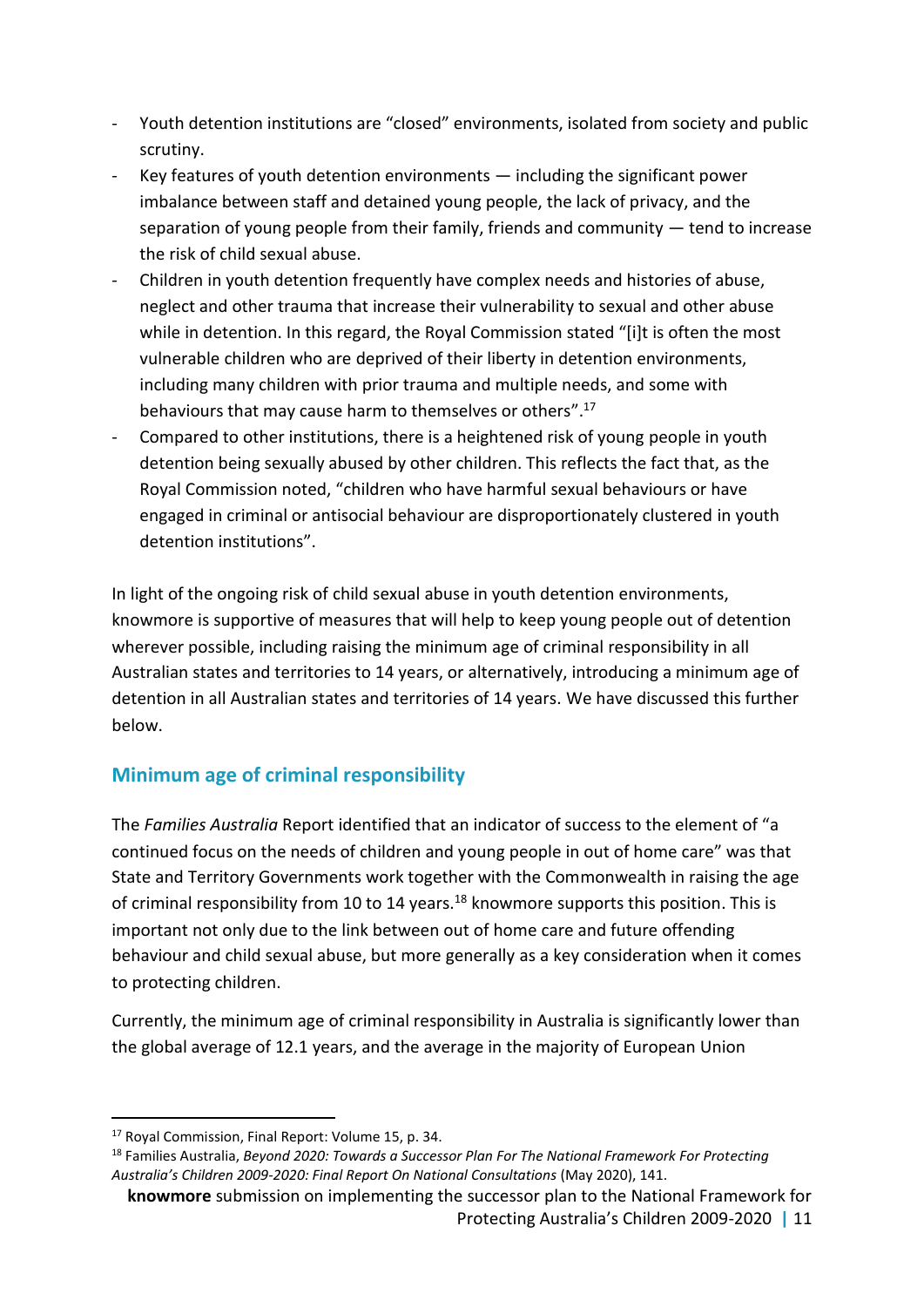member states of 14 years.<sup>19</sup> Further, the United Nations Committee on the Rights of the Child has recommended that Australia raise the minimum age of criminal responsibility to 14 years to bring the justice system into line with Australia's obligations under the Convention on the Rights of the Child.<sup>20</sup> This recommendation is supported by numerous Australian organisations, including the Australian Human Rights Commission.<sup>21</sup>

knowmore strongly supports raising the minimum age of criminal responsibility in all Australian states and territories to 14 years of age, to bring Australia into line with international best practice and international human rights standards.

knowmore is supportive of other measures that will help to keep children out of detention wherever possible. If raising the minimum age of criminal responsibility to 14 years is not able to be achieved, in the alternative, knowmore recommends the introduction of a minimum age of detention in all Australian states and territories of 14 years.

knowmore is of the view that these measures are important to:

- Address the over-representation of Aboriginal and/or Torres Strait Islander children in youth detention environments.
- Reduce the risk, incidence and impacts of child abuse and child sexual abuse in youth detention environments.

Article 37(b) of the Convention on the Rights of the Child provides that the arrest, detention or imprisonment of a child shall be used only "as a measure of last resort and for the shortest appropriate period of time". However, the high rates of incarceration of Aboriginal and/or Torres Strait Islander children demonstrates that Australia is failing to meet this obligation.

According to a report of the United Nations Special Rapporteur on the rights of indigenous peoples following her visit to Australia in 2017, Aboriginal and/or Torres Strait Islander children, including those under 14 years of age, continue to experience routine detention and are up to 24 times more likely to be detained than non-indigenous children.<sup>22</sup> The

<sup>20</sup> United Nations Committee on the Rights of the Child, *Concluding observations on the combined fifth and sixth periodic reports of Australia*, 1 November 2019, CRC/C/AUS/CO/5-6, available at:

<sup>21</sup> Australian Human Rights Commission, *Raising the Age of Criminal Responsibility*, statement by National Children's Commissioner Megan Mitchell, 20 November 2019, available at:

[https://www.humanrights.gov.au/about/news/raising-age-criminal-responsibility.](https://www.humanrights.gov.au/about/news/raising-age-criminal-responsibility)

-

[<https://ap.ohchr.org/documents/dpage\\_e.aspx?si=A/HRC/36/46/Add.2>](https://ap.ohchr.org/documents/dpage_e.aspx?si=A/HRC/36/46/Add.2), at para 74.

<sup>19</sup> Joint policy statement by the Law Council of Australia and the Australian Medical Association, *Minimum Age of Criminal Responsibility,* 17 December 2019, available at: [https://www.lawcouncil.asn.au/media/media](https://www.lawcouncil.asn.au/media/media-releases/lca-and-ama-call-on-australian-governments-to-raise-the-age-of-criminal-responsibility-to-14)[releases/lca-and-ama-call-on-australian-governments-to-raise-the-age-of-criminal-responsibility-to-14.](https://www.lawcouncil.asn.au/media/media-releases/lca-and-ama-call-on-australian-governments-to-raise-the-age-of-criminal-responsibility-to-14)

[https://tbinternet.ohchr.org/\\_layouts/15/treatybodyexternal/Download.aspx?symbolno=CRC%2fC%2fAUS%2f](https://tbinternet.ohchr.org/_layouts/15/treatybodyexternal/Download.aspx?symbolno=CRC%2fC%2fAUS%2fCO%2f5-6&Lang=en) [CO%2f5-6&Lang=en.](https://tbinternet.ohchr.org/_layouts/15/treatybodyexternal/Download.aspx?symbolno=CRC%2fC%2fAUS%2fCO%2f5-6&Lang=en)

 $^{22}$  Report of the Special Rapporteur on the rights of indigenous peoples on her visit to Australia, 8 August 2017, A/HRC/36/46/Add.2, available at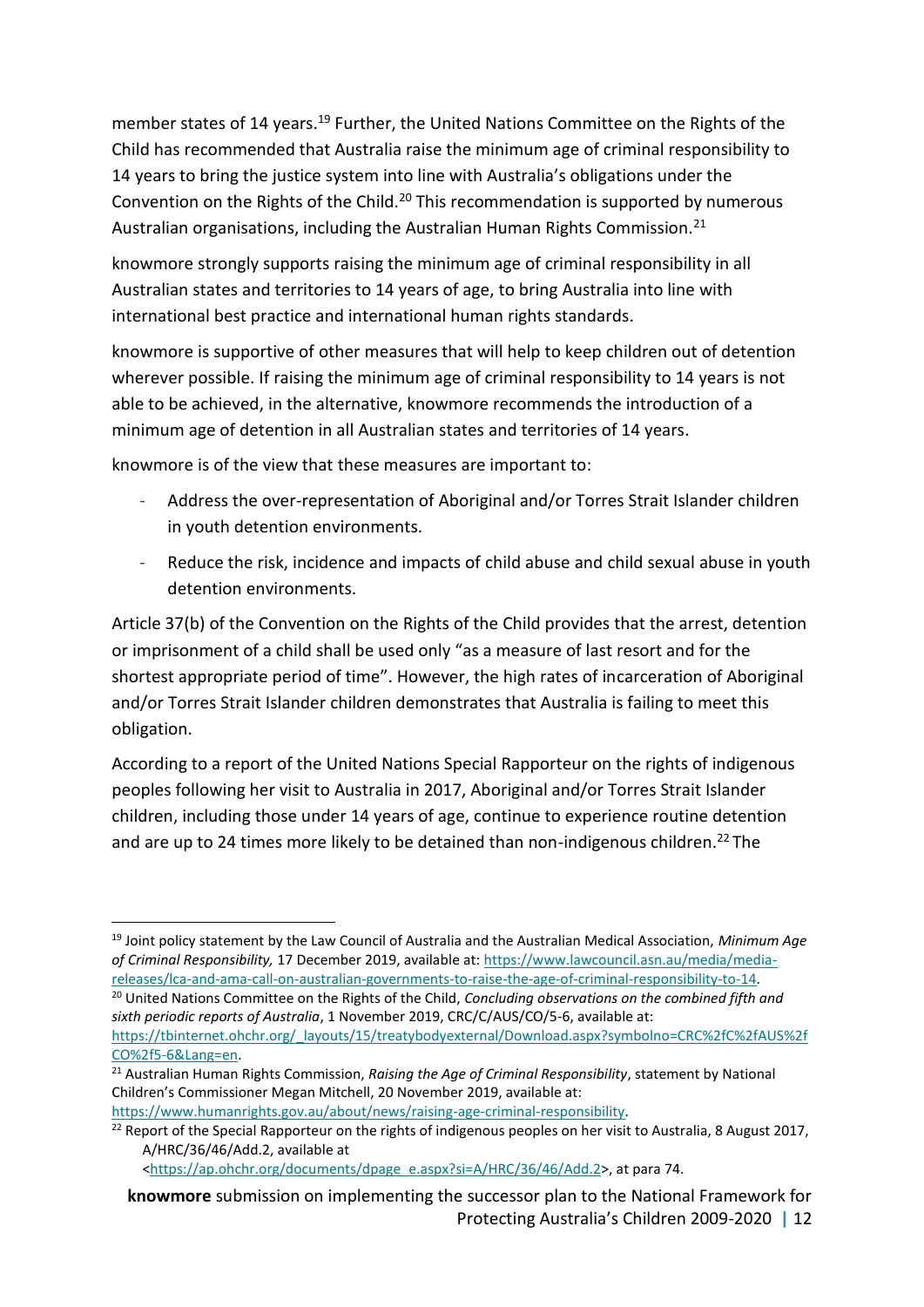Special Rapporteur highlighted the discriminatory and disproportionate impact of incarceration on Aboriginal and/or Torres Strait Islander children, stating:

*Aboriginal and Torres Strait Islander children are essentially being punished for being poor and, in most cases, prison will only perpetuate the cycle of violence, intergenerational trauma, poverty and crime.<sup>23</sup>*

knowmore is of the view that raising the minimum age of criminal responsibility is a necessary and important step in addressing the inequality experienced by Aboriginal and/or Torres Strait Islander children in the criminal justice system. In addition, we are of the view that raising the minimum age of criminal responsibility will help to reduce the risk, incidence and impacts of institutional child sexual abuse for all children who come into contact with the criminal justice system, given the Royal Commission's findings that:

- Youth detention has been, and continues to be, a high-risk setting for child sexual abuse.
- The experience of child sexual abuse in youth detention can have significant, life-long impacts for survivors, particularly in contributing to later criminal behaviour and leading to patterns of recurrent imprisonment.

### <span id="page-12-0"></span>**Engagement**

How can children, families and communities be better engaged in service design and delivery?

A common experience for many of the clients we assisted during the Royal Commission who were abused in out of home care was that they had no voice. They experienced a consequent lack of safety that ensued from this disempowerment. The Royal Commission found that a lack of participation by children is one factor that contributes to an environment that enables institutional child sexual abuse to occur. It noted that "where children do not feel listened to, they are less likely to report abuse and to have their reports taken seriously".<sup>24</sup>

Many of our clients suffered abuse in out of home care settings where any attempt by them to report such abuse led to either no action, punishment or, not uncommonly, further sexual abuse at the hands of those receiving such a complaint. Additionally, many of our clients were not given an appropriate opportunity or setting to report abuse. Faced with these situations, some children understandably took matters into their own hands and ran away, usually to be apprehended by police and/or child welfare officers. Rarely was such a child ever questioned by anyone in authority or an appropriate person about the reasons for

1

<sup>&</sup>lt;sup>23</sup>Ibid, at para 76.

**knowmore** submission on implementing the successor plan to the National Framework for Protecting Australia's Children 2009-2020 **|** 13 <sup>24</sup> Royal Commission, Final Report: Volume 15, Contemporary Detention Environments, 2017, p. 134.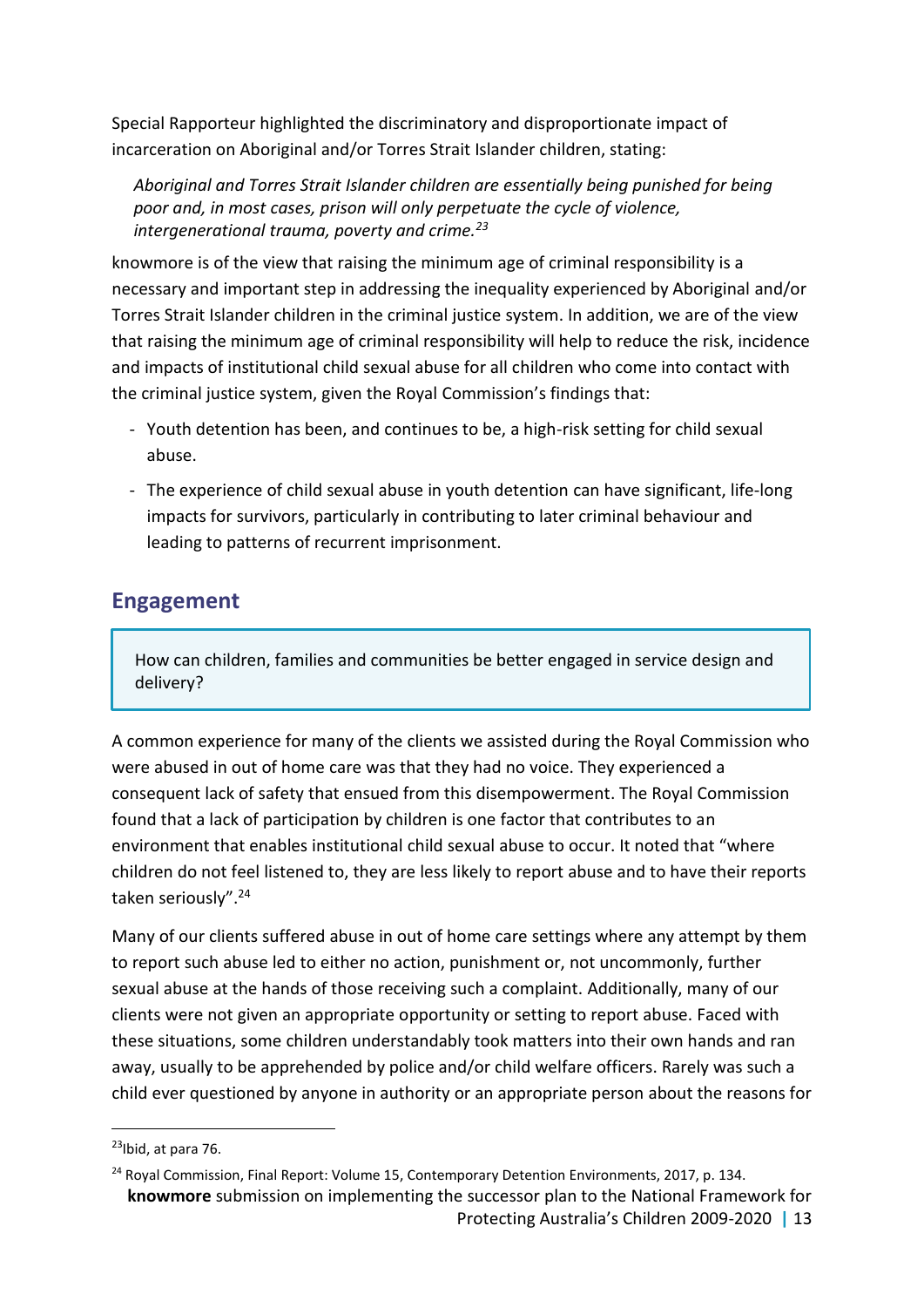their action, in circumstances where such an approach would readily have elicited information from the child about the abuse sustained by them and the practices in the institution.

The fear that children have of not being believed, as well as the powerlessness felt by them and others around them to report abusive behaviour, often results in prolonged experiences of abuse and a lack of remedies, including investigative and/or prosecutorial action against perpetrators. Child sexual abuse results in enduring feelings of shame and guilt for most survivors, and the techniques used by perpetrators to silence children from speaking up can have long ranging consequences on how as adults, survivors may seek help or speak out.

In our work, knowmore assists survivors pursuing redress under the National Redress Scheme to access a 'direct personal response', or an apology, from institutions where they have been harmed. This process allows survivors to engage with a representative of an institution to obtain an acknowledgement of the sexual and other abuse they experienced as a child. A key and common piece of feedback we hear from survivors is the importance for people who have a lived experience of abuse in out-of-home care settings, to obtain assurances of how things have improved, as well as having opportunities to contribute ideas as to how further improvements could be achieved. This process not only provides a voice to survivors and can result in positive change, but can assist survivors by giving them some degree of healing or closure for what they have been through. Very often survivors express that one of their primary motivations in coming forward is to help ensure that what happened to them does not happen to other children in the future.

Further, cultural and social issues relating to shame greatly influence reporting behaviour. Confusion, trauma and unresponsive reporting frameworks can all impact to prevent children and adults from seeking help. Consequently, it does not matter how well established a system or Successor Plan is, if the first step of contact is not one that people feel comfortable or safe enough to access.

Accordingly, all services involved in child protection activities must identify and implement ways to promote the effective and meaningful participation of 'clients' in all key aspects of service design and delivery.

Consumer participation in Australia is a widely understood ideology and practice particularly in consumer-driven health sectors such as alcohol and other drugs and mental health. These sectors in particular have greatly championed the expertise of those with lived experience when it comes to the planning and delivery of critical services, and the notion of peer/citizen-led approaches.

**knowmore** submission on implementing the successor plan to the National Framework for Protecting Australia's Children 2009-2020 **|** 14 In recent years, the work of the Royal Commission highlighted the critical role of survivorled advocacy in shining a light on institutional child sexual abuse in Australia. The Royal Commission's views are highly relevant in the broader contexts of child protection services and consumer voices. In considering what supportive service systems should include going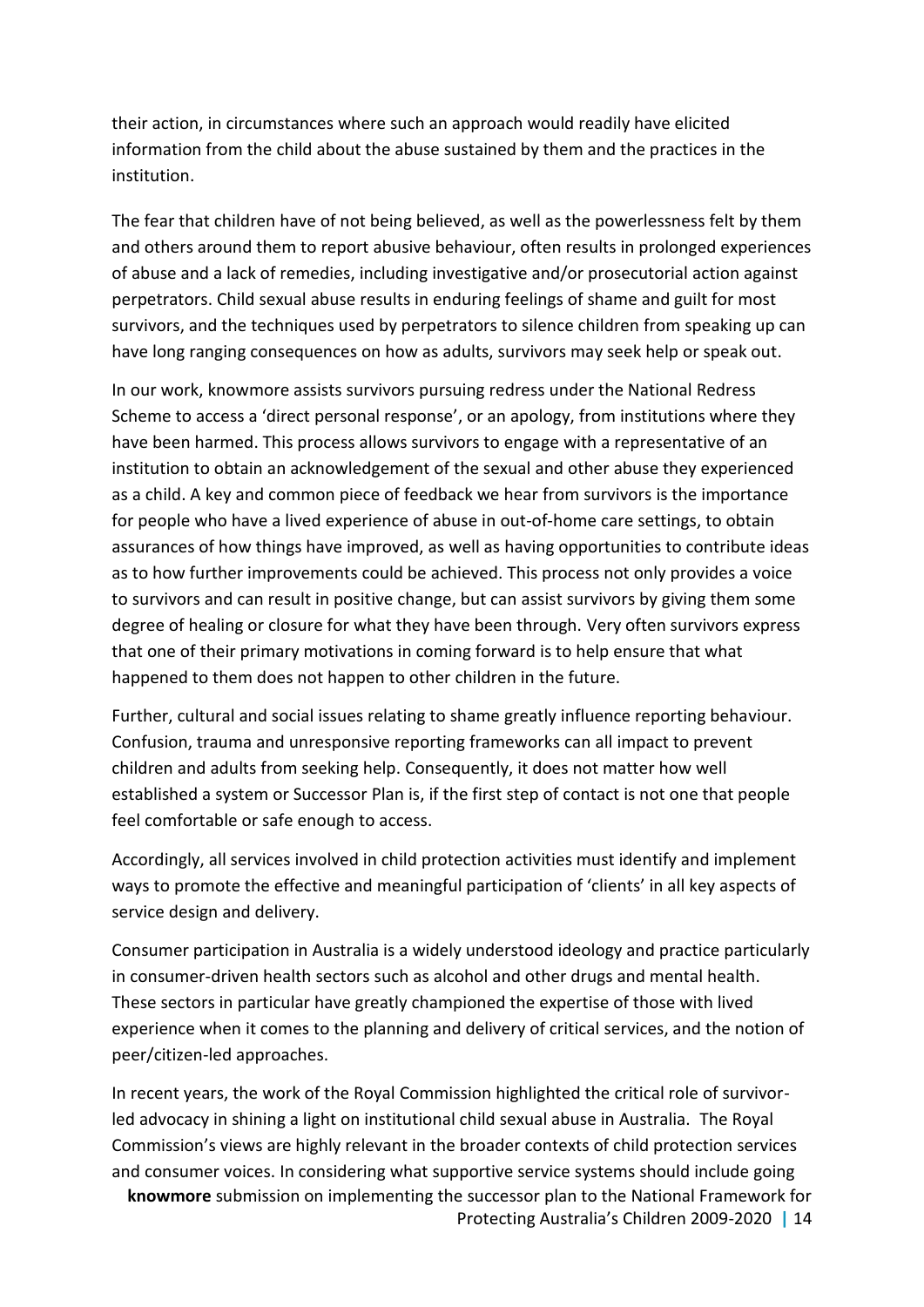forward, the Commission recognised the importance of weaving survivor experience and feedback throughout the construction and maintaining of such systems so that they:

- "*have the necessary components to respond adequately to victims' and survivors' support needs;*
- *understand the ways child sexual abuse and institutional responses to it can affect an individual, their families and communities, and the way trauma can influence service needs;*
- *provide a holistic response to victims and survivors as part of a cohesive systems approach;*
- *support services and staff to sustainably work with victims and survivors safely, efficiently and effectively;*
- *are underpinned by the principles of trauma-informed practice and an understanding of institutional child sexual abuse; and by the principles of collaboration, availability, accessibility, acceptability and high quality*". 25

Ways to promote participation and increase engagement should focus on providing culturally safe and trauma informed feedbacks loop where problems can be assessed, and solutions can be discussed in a collaborative way. The mechanisms for this should recognise multiple and different ways in which stakeholders might wish to contribute to discuss solutions and improvements. Detaching lived experience and insight into out of home care from solutions is inefficient. Solutions or improvements proposed in isolation from each other will not lead to meaningful change. Collaboration is therefore key in establishing workable solutions to service design and delivery.

Services must acknowledge the critical importance of involving people with lived experience in the design and delivery of services which affect them. This approach is supported by research; is consistent with the principles of trauma-informed practice<sup>26</sup> and human rights principles; empowers 'consumers' (who have often been under-represented in decisionmaking); and has been adopted and is established in other sectors, as noted above.

<sup>-</sup><sup>25</sup> Royal Commission, *Final Report: Volume 9, Advocacy, support and therapeutic services*, p. 13.

<sup>&</sup>lt;sup>26</sup> Safety, trustworthiness, choice, collaboration and empowerment.

**knowmore** submission on implementing the successor plan to the National Framework for Protecting Australia's Children 2009-2020 **|** 15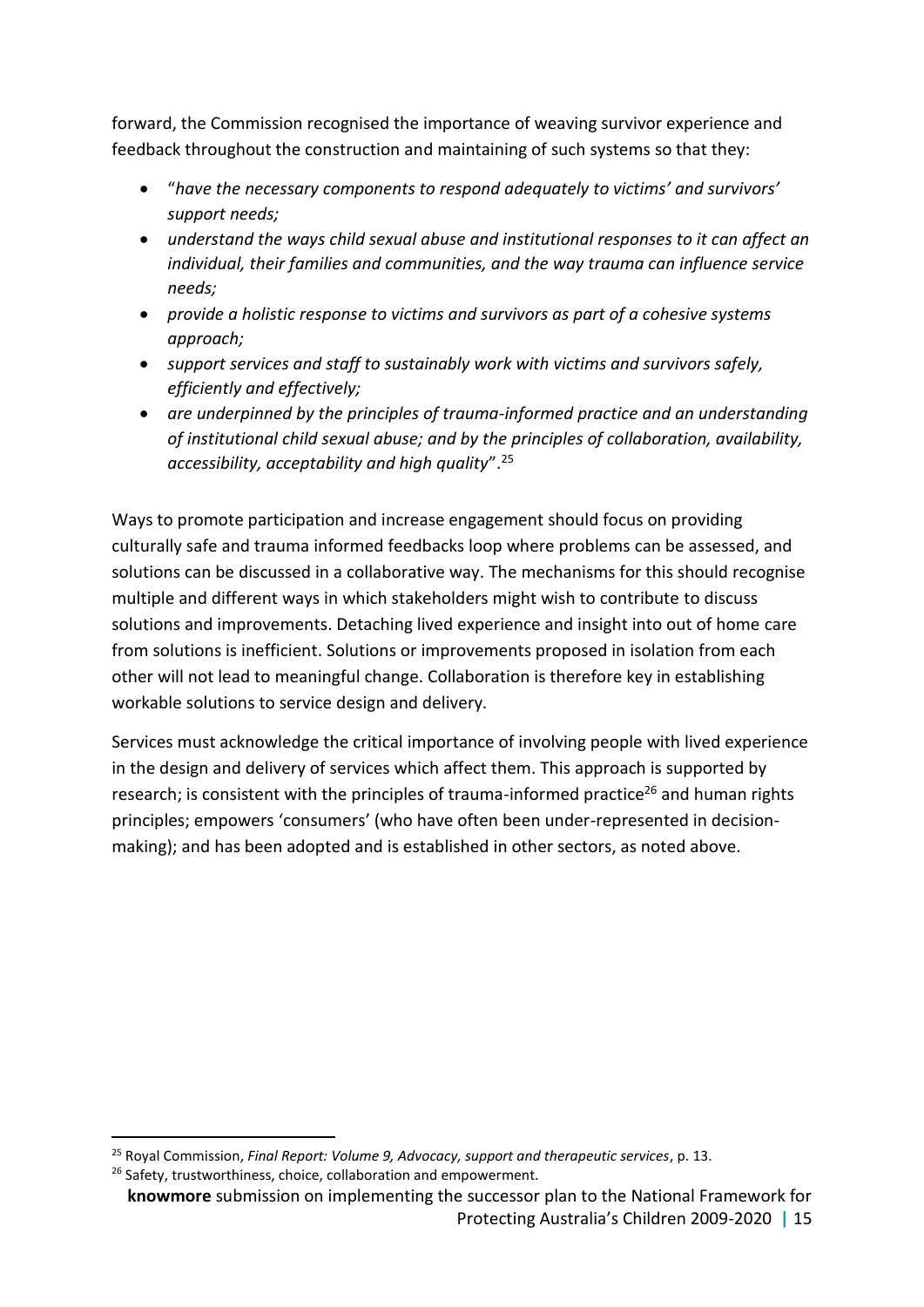# <span id="page-15-0"></span>**Conclusion**

As outlined above, knowmore strongly supports a Successor Plan to the National Framework that is designed to work alongside the National Strategy to Prevent Child Sexual Abuse.

For Aboriginal and/or Torres Strait Islander children, the reasons for over-representation in child protection and out of home care systems are complex and varied. knowmore supports increased multi-disciplinary early intervention, improved compliance with the Aboriginal and Torres Strait Islander Child Placement Principle (and monitoring), and increased focus upon reunification and exits from care. In doing so, we wish to bring light to the link between duration and over-representation of Aboriginal and/or Torres Strait Islander children in out of home care, youth detention, and instances of abuse. knowmore also strongly supports raising the minimum age of criminal responsibility in all Australian states and territories to 14 years of age.

In knowmore's view, the recommended measures are critical in ensuring that the overrepresentation of Aboriginal and/or Torres Strait Islander children in out of home care is reduced. This is a necessary and important step to reducing the abuse of some of Australia's most vulnerable children.